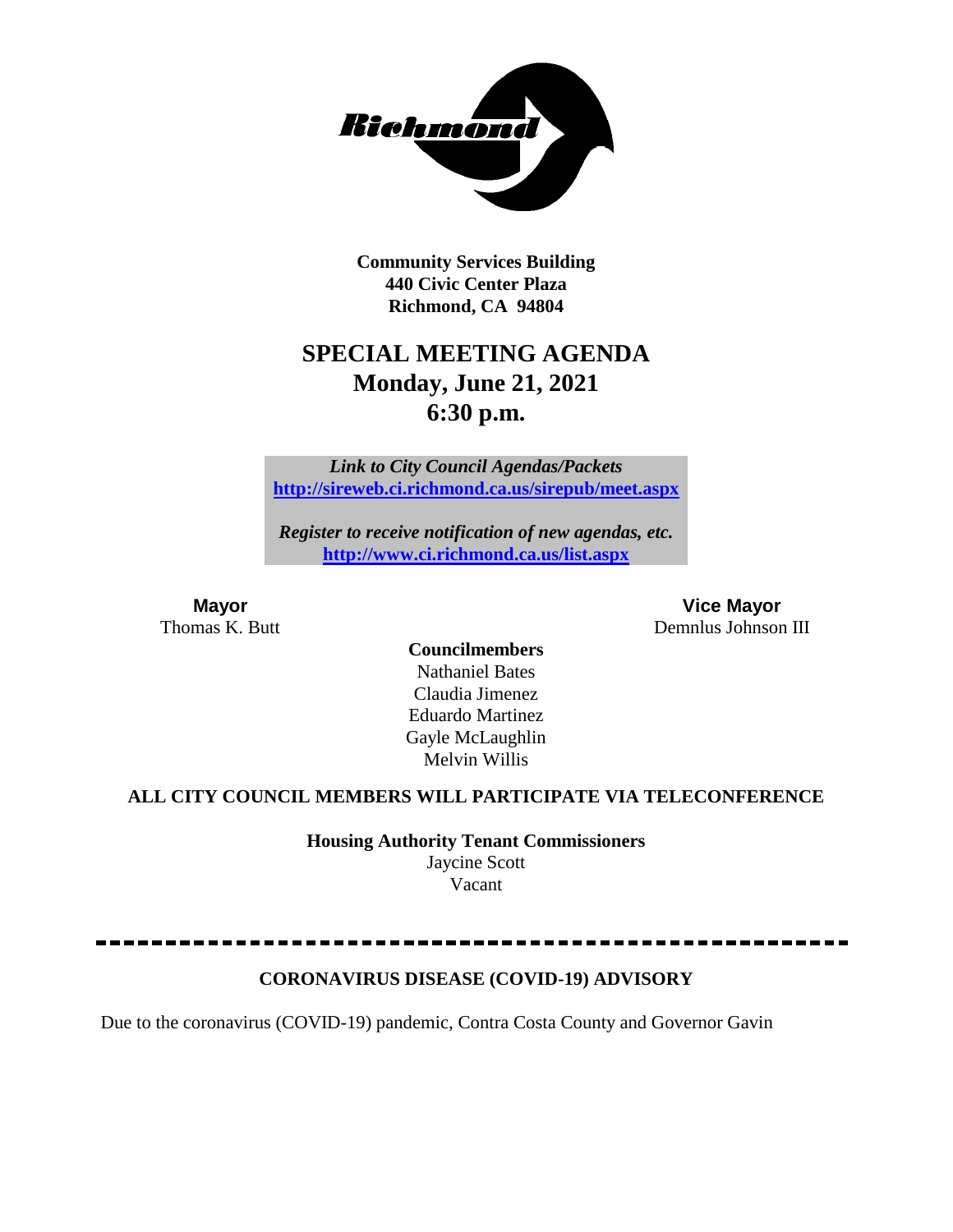Newsom have issued multiple orders requiring sheltering in place, social distancing, and reduction of person-to-person contact. Accordingly, Governor Gavin Newsom has issued executive orders that allow cities to hold public meetings via teleconferencing. Both **<https://www.coronavirus.cchealth.org/>** and **[http://www.ci.richmond.ca.us/3914/Richmond-](http://www.ci.richmond.ca.us/3914/Richmond-Coronavirus-Info)[Coronavirus-Info](http://www.ci.richmond.ca.us/3914/Richmond-Coronavirus-Info)** provide updated coronavirus information.

DUE TO THE SHELTER IN PLACE ORDERS, attendance at the City of Richmond City Council meeting will be limited to Council members, essential City of Richmond staff, and members of the news media. Public comment will be confined to items appearing on the agenda and will be limited to the methods provided below. Consistent with **Executive Orders N-29-20 and N-08-21** this meeting will utilize teleconferencing only. The following provides information on how the public can participate in this meeting.

## **How to watch the meeting from home:**

- 1. KCRT Comcast Channel 28 or AT&T Uverse Channel 99
- 2. Livestream online at<http://www.ci.richmond.ca.us/3178/KCRT-Live>

## **Public comment may be submitted by mail, email and/or Zoom video conference in the manner that follows; provided that no member of the public may submit more than one verbal comment per agenda item.**

- **1.** Via mail received by 1:00 p.m. the day of the meeting, sent to 450 Civic Center Plaza, 3rd Floor, Office of the Clerk, Richmond, CA 94804.
- **2.** Via email to [cityclerkdept@ci.richmond.ca.us](mailto:cityclerkdept@ci.richmond.ca.us) by 1:00 p.m. the day of the meeting.

Emails *MUST* contain in the subject line 1) public comments – Open Session prior to Closed Session; 2) public comments – Open Forum; or 3) public comments agenda item  $#$ [include the agenda item number]. All such email will be posted on-line and emailed to the City Council before the meeting is called to order. **No individual email will be read into the record. Due to the high volume of emails received, emails that do not contain the correct identifying information in the subject line may be overlooked and may not become part of the record. Email received after 1:00 p.m. will be posted on-line following the meeting as part of the supplemental materials attached to the meeting minutes.**

**3.** Via Zoom by video conference or by phone using the following link/call-in numbers – for Open Session and City Council:

**Please click the link below to join the webinar: <https://zoom.us/j/99312205643?pwd=MDdqNnRmS2k4ZkRTOWhlUldQOUF1Zz09> Passcode: ccmeeting**

**Or iPhone one-tap: US: +16699006833,,99312205643# or +13462487799,,99312205643# Or Telephone: Dial (for higher quality, dial a number based on your current location):**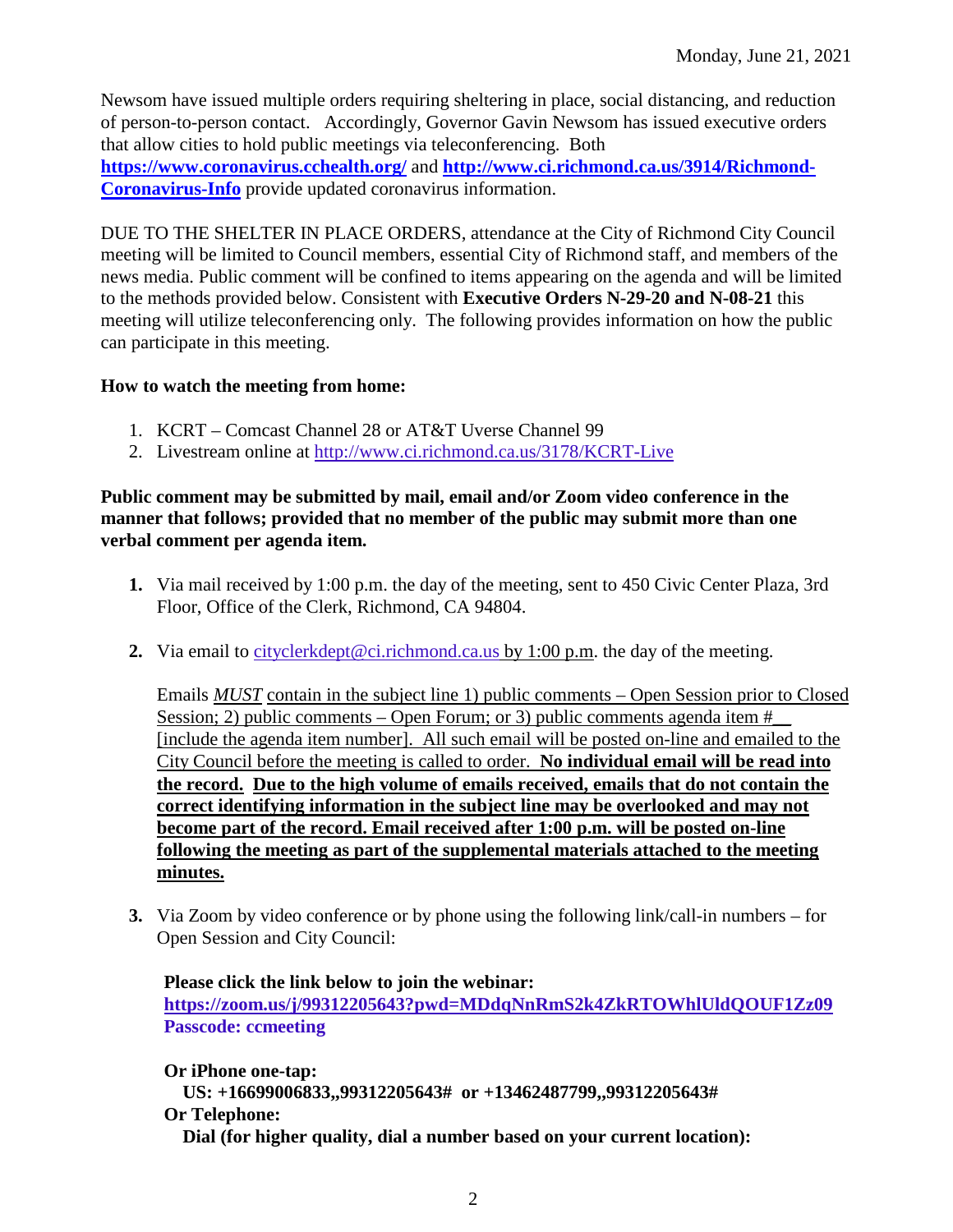#### Monday, June 21, 2021 **US: +1 669 900 6833 or +1 346 248 7799 or +1 253 215 8782 or +1 312 626 6799 or +1 929 205 6099 or +1 301 715 8592 Webinar ID: 993 1220 5643**

International numbers available: <https://zoom.us/u/aehrwCgISx>

a. To comment by video conference, click on the Participants button at the bottom of your screen and select the "Raise Your Hand" button to request to speak when Public Comment is being asked for. Speakers will be called upon in the order they select the "Raise Your Hand" feature. When called upon, press the unmute button. After the allotted time, you will then be re-muted.  $**$ 

b. To comment by phone, you will be prompted to "Raise Your Hand" by pressing "**\*9**" to request to speak when Public Comment is asked for. When called upon, you will be asked to unmuted by pressing \*6. After the allotted time, you will then be re-muted. Instructions of how to raise your hand by phone are available at:

[https://support.zoom.us/hc/en-us/articles/201362663 -Joining-a-meeting-by-phone.](https://support.zoom.us/hc/en-us/articles/201362663) \*\*

\*\***The mayor will announce the agenda item number and open public comment when appropriate. Individuals who would like to address the Council should raise their hand. The mayor will close public comment when public comment is concluded**.

*The City cannot guarantee that its network and/or the site will be uninterrupted. To ensure that the City Council receives your comments, you are strongly encouraged to submit your comments in writing in advance of the meeting.* 

#### **Record of all public comments:**

All public comments will be considered a public record, put into the official meeting record. All public comments will be available after the meeting as supplemental materials and will be posted as an attachment to the meeting minutes when the minutes are posted: [http://www.ci.richmond.ca.us/Archive.aspx?AMID=31.](http://www.ci.richmond.ca.us/Archive.aspx?AMID=31)

#### **Accessibility for Individuals with Disabilities**

Upon request, the City will provide for written agenda materials in appropriate alternative formats, or disability-related modification or accommodation, including auxiliary aids or services and sign language interpreters, to enable individuals with disabilities to participate in and provide comments at/related to public meetings. Please submit a request, including your name, phone number and/or email address, and a description of the modification, accommodation, auxiliary aid, service or alternative format requested at least two days before the meeting. Requests should be emailed to [cityclerkdept@ci.richmond.ca.us](mailto:cityclerkdept@ci.richmond.ca.us) or submitted by phone at 510-620-6513, ext. 9, or 510-620-6509. Requests made by mail to City Clerk's Office, City Council meeting, 450 Civic Center Plaza, Richmond, CA 94804 must be received at least two days before the meeting. Requests will be granted whenever possible and resolved in favor of accessibility.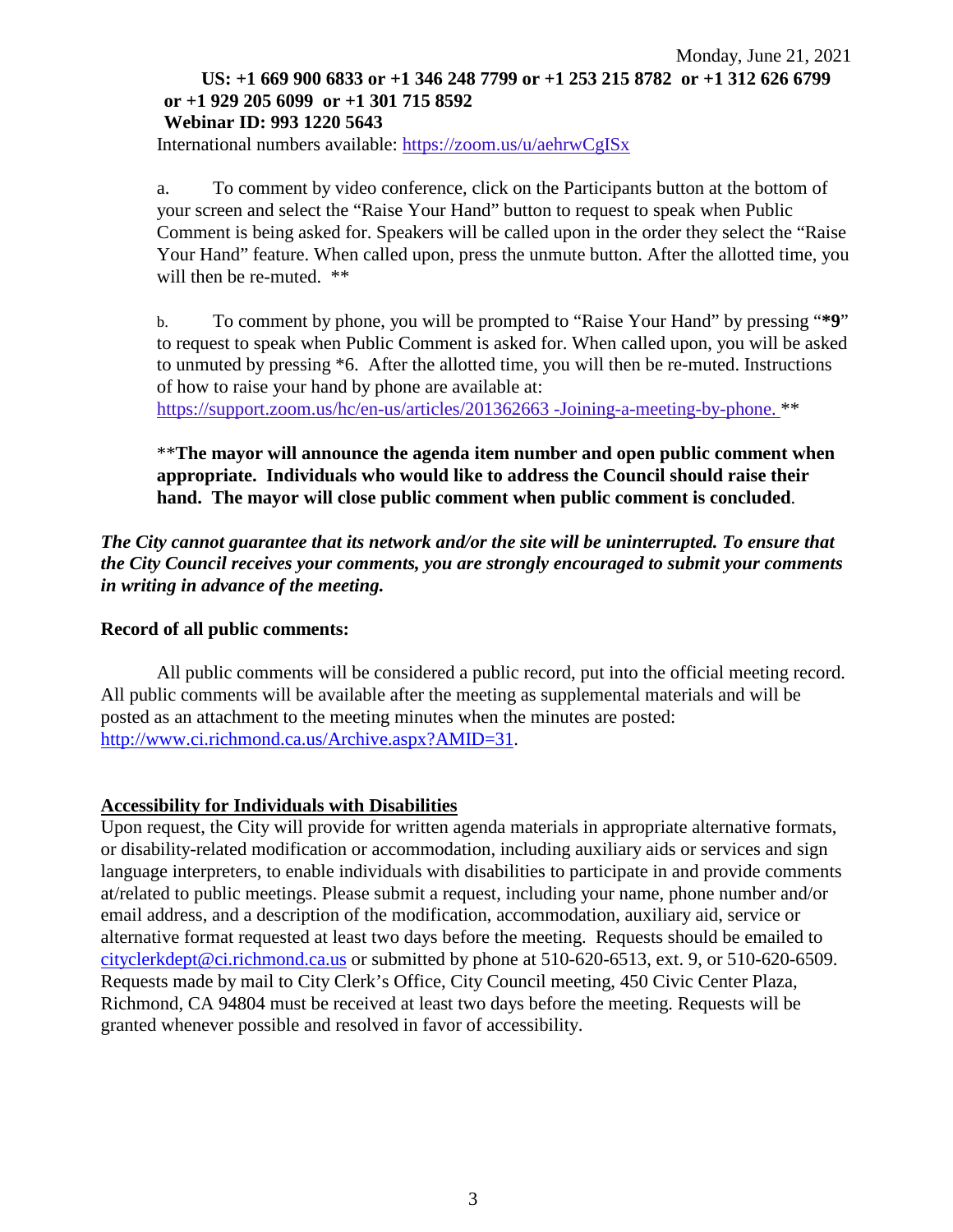## **Effect of Advisory on In-person public participation**

During the pendency of the **Executive Orders N-29-20 and N-08-21**, the language in this Advisory portion of the agenda supersedes any language below in the meeting procedures contemplating inperson public comment.

# **MEETING PROCEDURES**

The City of Richmond encourages community participation at its City Council meetings and has established procedures that are intended to accommodate public input in a timely and time-sensitive way. As a courtesy to all members of the public who wish to participate in City Council meetings, please observe the following procedures:

**PUBLIC COMMENT ON AGENDA ITEMS:** Anyone who desires to address the City Council on items appearing on the agenda must complete and file a pink speaker's card with the City Clerk **prior** to the City Council's consideration of the item. Once the City Clerk has announced the item, no person shall be permitted to speak on the item other than those persons who have submitted their names to the City Clerk. Your name will be called when the item is announced for discussion. **Each speaker will be allowed up to TWO (2) MINUTES to address the City Council on NON-PUBLIC HEARING items listed on the agenda. Speakers are allowed up to THREE (3) minutes on PUBLIC HEARING items.**

**CONDUCT AT MEETINGS:** Richmond City Council meetings are limited public forums during which the City strives to provide an open, safe atmosphere and promote robust public debate. Members of the public, however, must comply with state law, as well as the City's laws and procedures and may not actually disrupt the orderly conduct of these meetings. The public, for example, may not shout or use amplifying devices, must submit comment cards and speak during their allotted time, may not create a physical disturbance, may not speak on matters unrelated to issues within the jurisdiction of the City Council or the agenda item at hand, and may not cause immediate threats to public safety.

**CITY HARASSMENT POLICY:** The City invites public comment and critique about its operations, including comment about the performance of its public officials and employees, at the public meetings of the City Council and boards and commissions. However, discriminatory or harassing comments about or in the presence of City employees, even comments by third parties, may create a hostile work environment, if severe or pervasive. The City prohibits harassment against an applicant, employee, or contractor on the basis of race, religious creed, color, national origin, ancestry, physical disability, medical condition, mental disability, marital status, sex (including pregnancy, childbirth, and related medical conditions), sexual orientation, gender identity, age or veteran status, or any other characteristic protected by federal, state or local law. In order to acknowledge the public's right to comment on City operations at public meetings, which could include comments that violate the City's harassment policy if such comments do not cause an actual disruption under the Council Rules and Procedures, while taking reasonable steps to protect City employees from discrimination and harassment, City Boards and Commissions shall adhere to the following procedures. If any person makes a harassing remark at a public meeting that violates the above City policy prohibiting harassment, the presiding officer of the meeting may, at the conclusion of the speaker's remarks and allotted time: (a) remind the public that the City's Policy Regarding Harassment of its Employees is contained in the written posted agenda; and (b) state that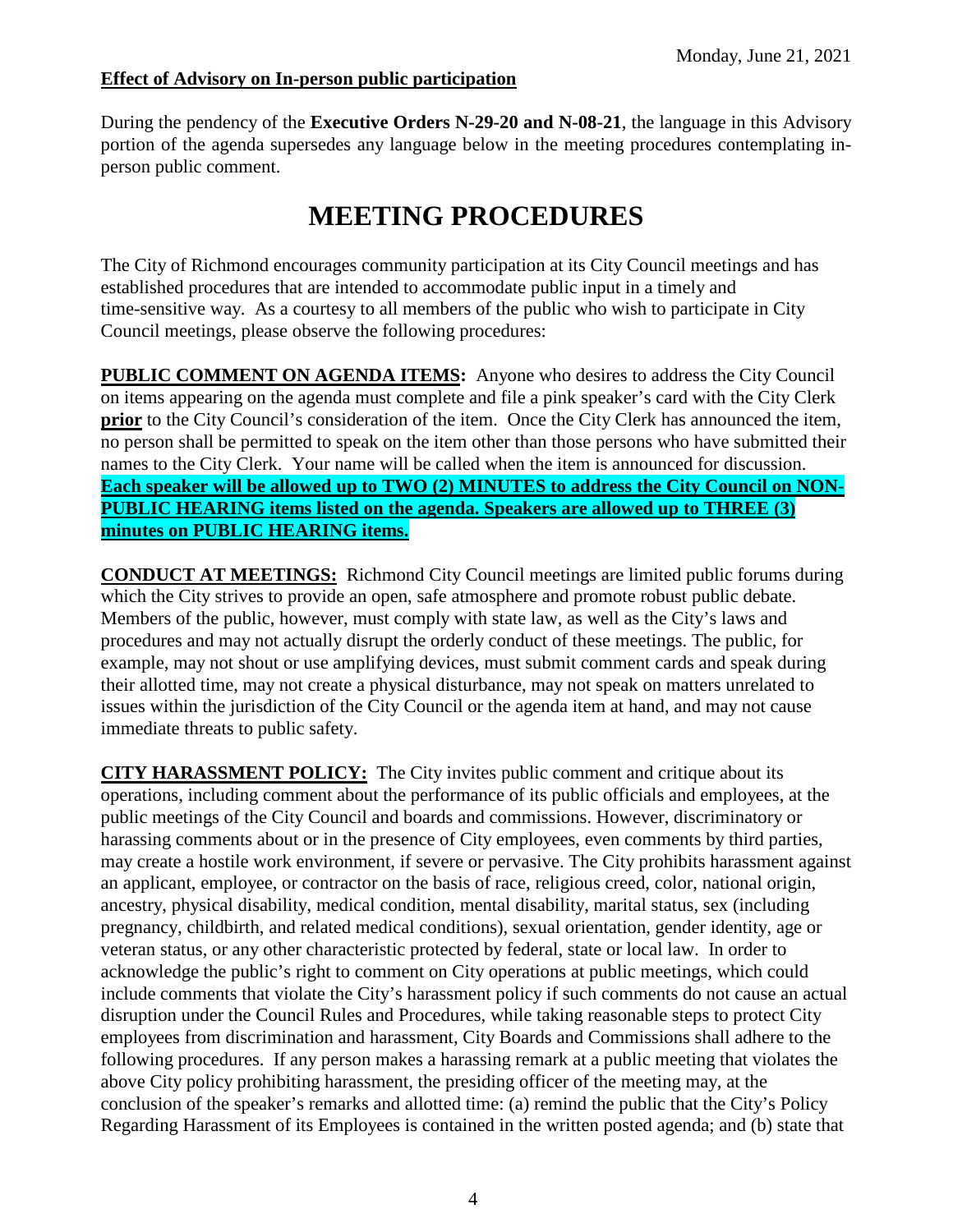comments in violation of City policy are not condoned by the City and will play no role in City decisions. If any person makes a harassing remark at a public meeting that violates the above City policy, any City employee in the room who is offended by remarks violating the City's policy is excused from attendance at the meeting. No City employee is compelled to remain in attendance where it appears likely that speakers will make further harassing comments. If an employee leaves a City meeting for this reason, the presiding officer may send a designee to notify any offended employee who has left the meeting when those comments are likely concluded so that the employee may return to the meeting. The presiding officer may remind an employee or any council or board or commission member that he or she may leave the meeting if a remark violating the City's harassment policy is made. These procedures supplement the Council Rules and Procedures relating to disruption of orderly conduct at Council meetings.

Any law enforcement officer on duty or whose service is commanded by the presiding officer shall be Sergeant-at-Arms of the Council meetings. He/she, or they, shall carry out all orders and instructions given by the presiding officer for the purpose of maintaining order and decorum at the Council meetings (City Council Rules of Procedure and Order Section III F, RMC Section  $2.12.030$ ).